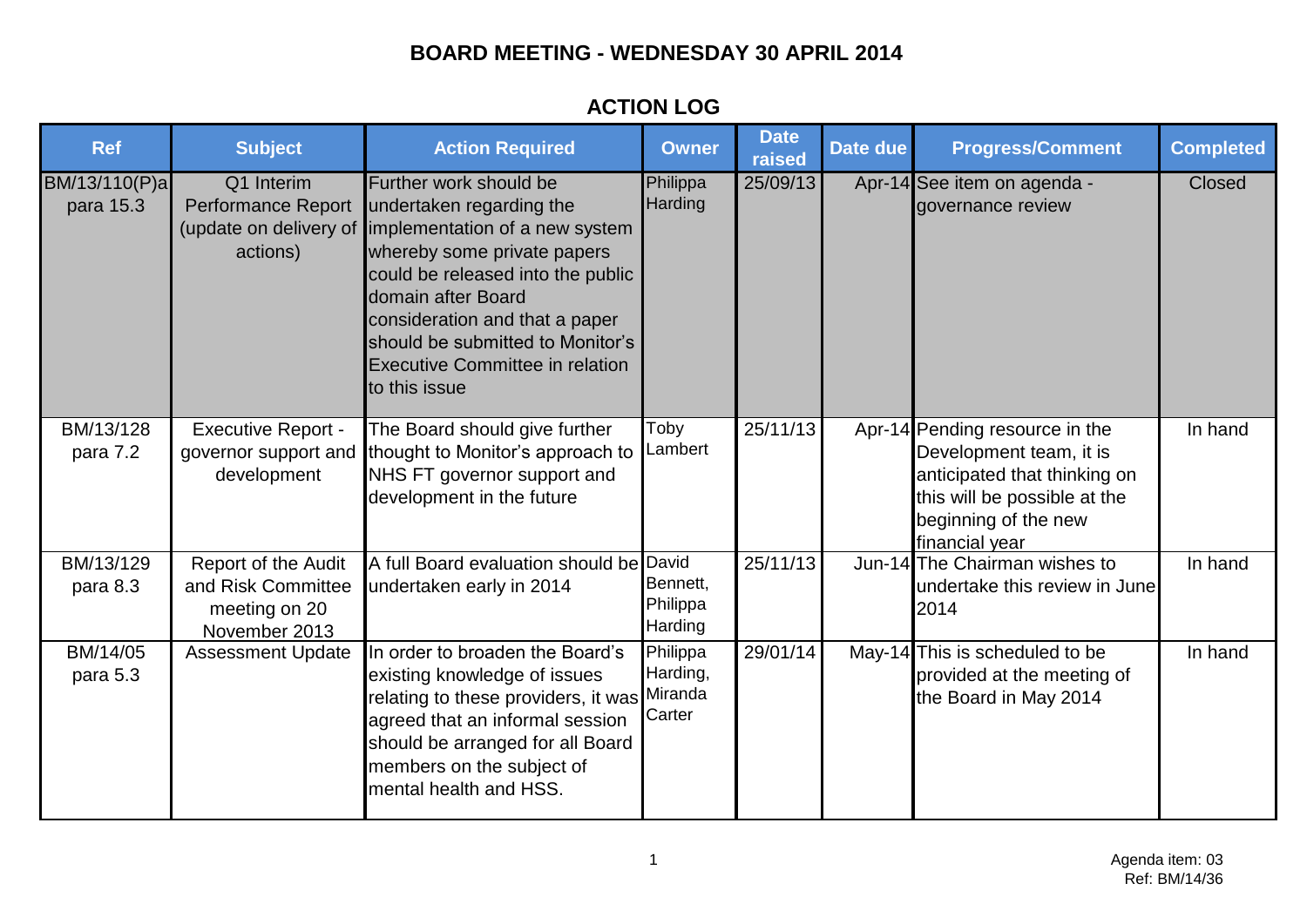# **BOARD MEETING - WEDNESDAY 30 APRIL 2014**

## **ACTION LOG**

| <b>Ref</b>              | <b>Subject</b>                                               | <b>Action Required</b>                                                                                                                                                                                                                                                                                                                                                                                                                                                                         | <b>Owner</b>                                    | <b>Date</b><br>raised | Date due | <b>Progress/Comment</b>                                                           | <b>Completed</b> |
|-------------------------|--------------------------------------------------------------|------------------------------------------------------------------------------------------------------------------------------------------------------------------------------------------------------------------------------------------------------------------------------------------------------------------------------------------------------------------------------------------------------------------------------------------------------------------------------------------------|-------------------------------------------------|-----------------------|----------|-----------------------------------------------------------------------------------|------------------|
| BM/14/26<br>para 4.3    | Co-operation and<br><b>Competition Update</b>                | The Board emphasised the<br>importance of ensuring that<br>there was clarity with regard to<br>the rationale for adopting<br>Monitor's approach to advice on<br>competition issues                                                                                                                                                                                                                                                                                                             | Philippa<br>Harding,<br>David<br><b>Bennett</b> | 26/03/14              |          | Apr-14 See item on agenda -<br>governance review                                  | <b>Closed</b>    |
| BM/14/35(P)<br>para 6.2 | Methodology<br>discussion paper:<br>proposed key<br>messages | 2015/16 National Tariff Board members considered that<br>further work was required in<br>order to ensure that the<br>publication of the 2015/16<br><b>National Tariff Methodology</b><br>discussion paper fully addressed<br>the issues being raised across<br>the sector. In light of the<br>planned publication of the<br>document in April 2014, Board<br>members confirmed that they<br>were content that the amended<br>proposals could be considered in<br>correspondence, if necessary. | Igor<br>Popovich                                | 26/03/14              |          | Apr-14 This was circulated and<br>considered in<br>correspondence                 | Completed        |
| BM/14/28<br>para 9.2    | <b>Executive Report</b>                                      | The progress of current projects<br>being undertaken by the<br>Economics team was noted and<br>Board members asked for<br>further information on these<br>ahead of the submission of<br>formal reports to the Board.                                                                                                                                                                                                                                                                           | Adrian<br><b>Masters</b>                        | 26/03/14              |          | May-14 Further information to be<br>circulated to the Board in<br>correspondence. | In hand          |